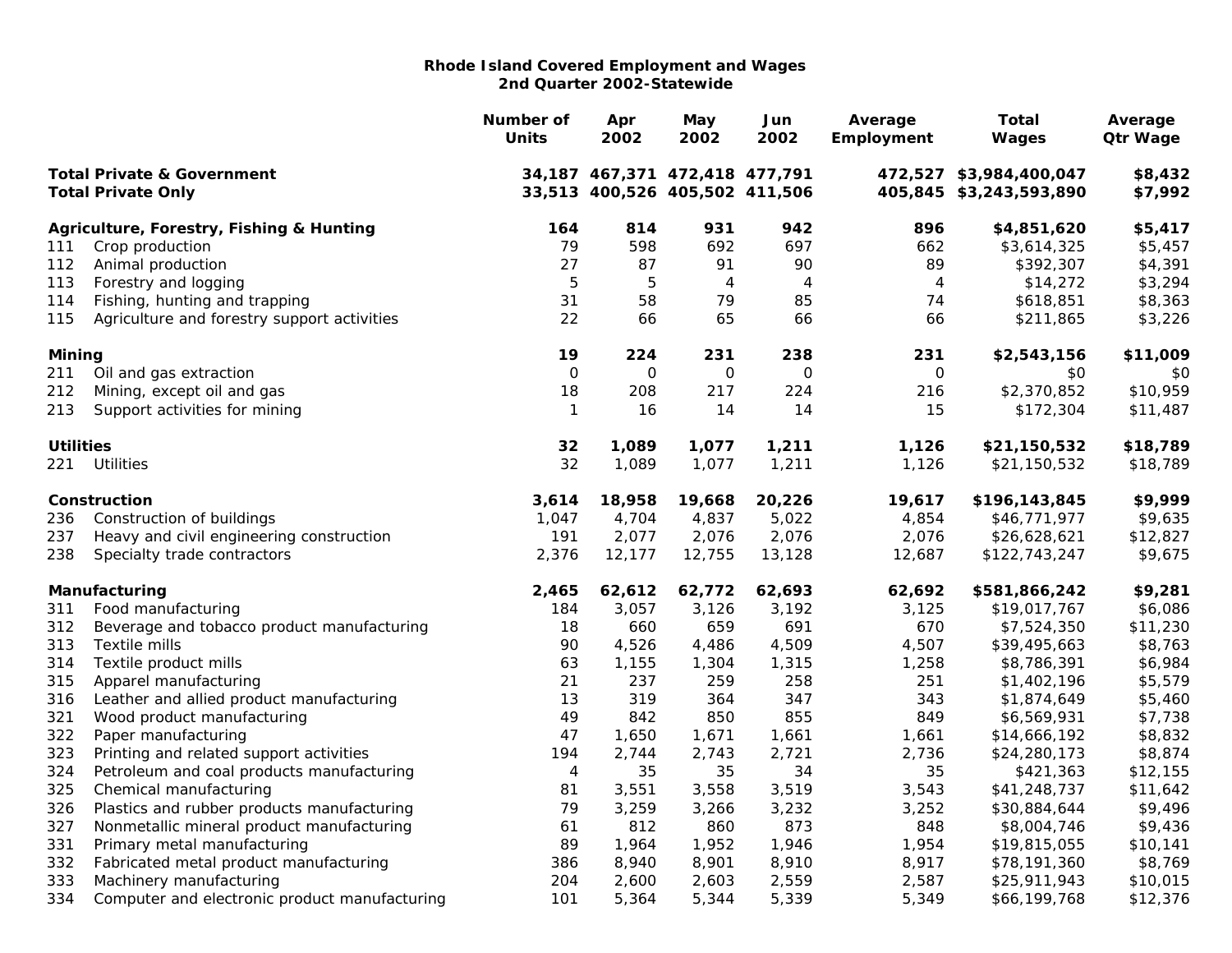|     |                                              | Number of<br><b>Units</b> | Apr<br>2002 | May<br>2002 | Jun<br>2002 | Average<br>Employment | <b>Total</b><br>Wages | Average<br><b>Qtr Wage</b> |
|-----|----------------------------------------------|---------------------------|-------------|-------------|-------------|-----------------------|-----------------------|----------------------------|
| 335 | Electrical equipment and appliance mfg.      | 51                        | 2,901       | 2,877       | 2,849       | 2,876                 | \$28,217,722          | \$9,812                    |
| 336 | Transportation equipment manufacturing       | 62                        | 3,819       | 3,781       | 3,780       | 3,793                 | \$37,433,804          | \$9,868                    |
| 337 | Furniture and related product manufacturing  | 81                        | 1,913       | 1,892       | 1,839       | 1,881                 | \$14,938,458          | \$7,940                    |
| 339 | Miscellaneous manufacturing                  | 587                       | 12,264      | 12,241      | 12,264      | 12,256                | \$106,981,330         | \$8,729                    |
|     | <b>Wholesale Trade</b>                       | 2,844                     | 16,455      | 16,494      | 16,635      | 16,528                | \$188,468,528         | \$11,403                   |
| 423 | Merchant wholesalers, durable goods          | 1,120                     | 9,046       | 9,014       | 9,030       | 9,030                 | \$95,920,742          | \$10,622                   |
| 424 | Merchant wholesalers, nondurable goods       | 587                       | 5,133       | 5,106       | 5,230       | 5,156                 | \$56,591,612          | \$10,975                   |
| 425 | Electronic markets and agents and brokers    | 1,137                     | 2,276       | 2,374       | 2,375       | 2,342                 | \$35,956,174          | \$15,355                   |
|     | <b>Retail Trade</b>                          | 4,161                     | 51,537      | 52,015      | 52,680      | 52,077                | \$292,512,636         | \$5,617                    |
| 441 | Motor vehicle and parts dealers              | 424                       | 5,802       | 5,789       | 5,802       | 5,798                 | \$53,184,848          | \$9,173                    |
| 442 | Furniture and home furnishings stores        | 210                       | 1,592       | 1,643       | 1,604       | 1,613                 | \$10,258,684          | \$6,360                    |
| 443 | Electronics and appliance stores             | 218                       | 1,358       | 1,335       | 1,305       | 1,333                 | \$9,954,200           | \$7,469                    |
| 444 | Building material and garden supply stores   | 230                       | 3,522       | 3,635       | 3,810       | 3,656                 | \$24,712,351          | \$6,760                    |
| 445 | Food and beverage stores                     | 720                       | 9,050       | 9,189       | 9,204       | 9,148                 | \$41,407,489          | \$4,526                    |
| 446 | Health and personal care stores              | 290                       | 5,629       | 5,512       | 5,511       | 5,551                 | \$35,964,285          | \$6,479                    |
| 447 | <b>Gasoline stations</b>                     | 288                       | 1,921       | 1,936       | 1,932       | 1,930                 | \$8,828,398           | \$4,575                    |
| 448 | Clothing and clothing accessories stores     | 556                       | 4,997       | 5,172       | 5,387       | 5,185                 | \$22,694,366          | \$4,377                    |
| 451 | Sporting goods, hobby, book and music stores | 285                       | 2,054       | 1,962       | 1,990       | 2,002                 | \$9,579,594           | \$4,785                    |
| 452 | General merchandise stores                   | 170                       | 10,513      | 10,746      | 10,985      | 10,748                | \$47,923,440          | \$4,459                    |
| 453 | Miscellaneous store retailers                | 546                       | 3,109       | 3,167       | 3,233       | 3,170                 | \$14,137,810          | \$4,460                    |
| 454 | Nonstore retailers                           | 224                       | 1,990       | 1,929       | 1,917       | 1,945                 | \$13,867,171          | \$7,128                    |
|     | <b>Transportation &amp; Warehousing</b>      | 704                       | 9,141       | 9,262       | 9,461       | 9,288                 | \$67,874,209          | \$7,308                    |
| 481 | Air transportation                           | 25                        | 520         | 538         | 564         | 541                   | \$4,644,074           | \$8,590                    |
| 483 | Water transportation                         | 7                         | 146         | 169         | 198         | 171                   | \$1,121,926           | \$6,561                    |
| 484 | Truck transportation                         | 325                       | 2,521       | 2,523       | 2,582       | 2,542                 | \$23,163,452          | \$9,112                    |
| 485 | Transit and ground passenger transportation  | 100                       | 2,182       | 2,206       | 2,216       | 2,201                 | \$9,919,438           | \$4,506                    |
| 486 | Pipeline transportation                      | $\sqrt{3}$                | 34          | 34          | 34          | 34                    | \$529,908             | \$15,586                   |
| 487 | Scenic and sightseeing transportation        | 38                        | 261         | 305         | 337         | 301                   | \$1,205,542           | \$4,005                    |
| 488 | Support activities for transportation        | 127                       | 788         | 787         | 829         | 801                   | \$6,497,257           | \$8,108                    |
| 492 | Couriers and messengers                      | 49                        | 1,702       | 1,684       | 1,670       | 1,685                 | \$13,201,035          | \$7,834                    |
| 493 | Warehousing and storage                      | 30                        | 987         | 1,016       | 1,031       | 1,011                 | \$7,591,577           | \$7,507                    |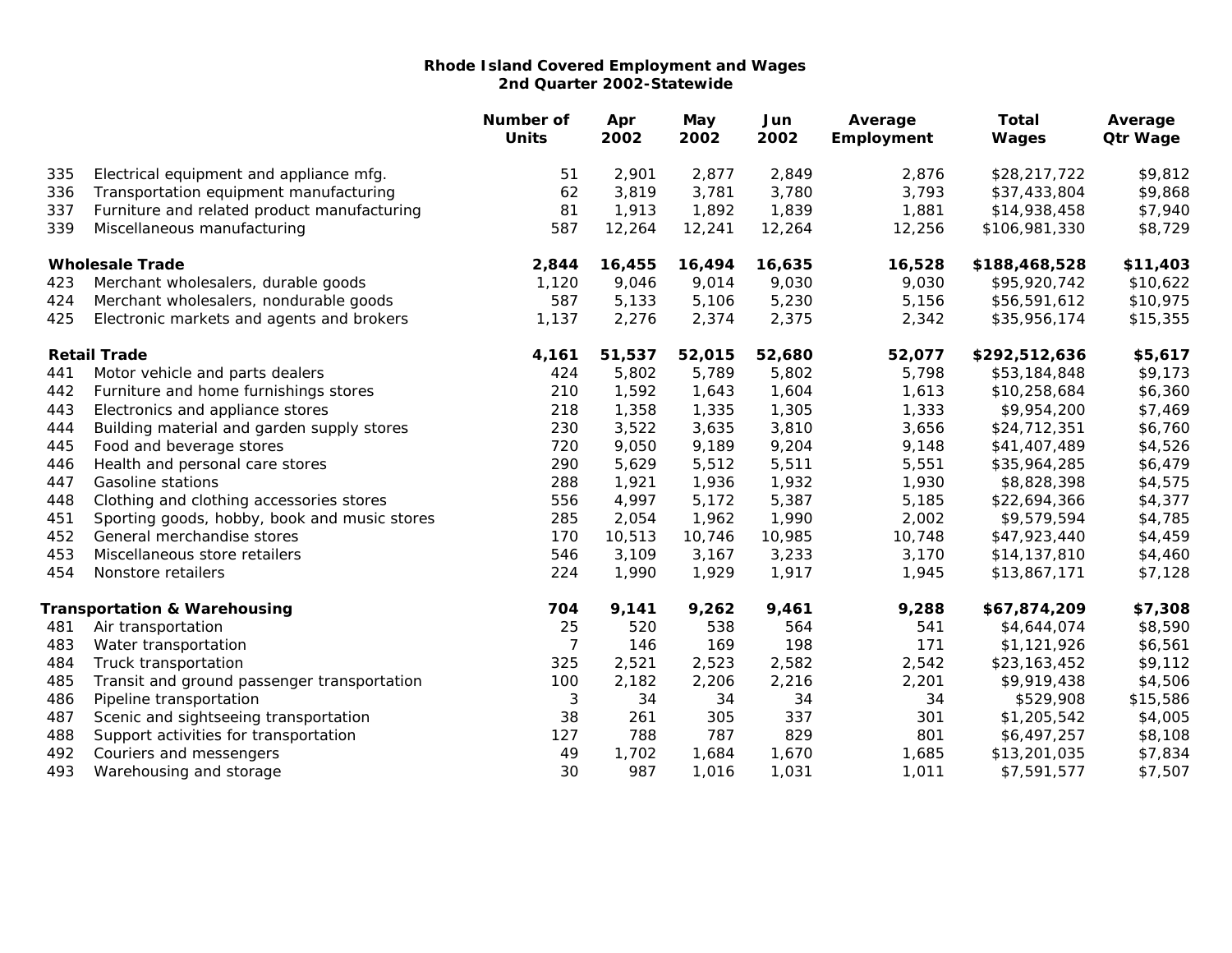|                                                  |                                               | Number of<br><b>Units</b> | Apr<br>2002 | May<br>2002 | Jun<br>2002 | Average<br>Employment | <b>Total</b><br>Wages | Average<br><b>Qtr Wage</b> |
|--------------------------------------------------|-----------------------------------------------|---------------------------|-------------|-------------|-------------|-----------------------|-----------------------|----------------------------|
|                                                  | <b>Information</b>                            | 618                       | 11,114      | 11,139      | 11,228      | 11,161                | \$127,342,153         | \$11,410                   |
| 511                                              | Publishing industries, except Internet        | 257                       | 3,420       | 3,393       | 3,409       | 3,407                 | \$39,597,352          | \$11,621                   |
| 512                                              | Motion picture and sound recording industries | 57                        | 579         | 697         | 733         | 670                   | \$2,823,379           | \$4,216                    |
| 515                                              | Broadcasting, except Internet                 | 27                        | 760         | 750         | 753         | 754                   | \$9,098,810           | \$12,062                   |
| 516                                              | Internet publishing and broadcasting          | 13                        | 25          | 24          | 27          | 25                    | \$225,510             | \$8,902                    |
| 517                                              | Telecommunications                            | 123                       | 2,951       | 2,942       | 2,934       | 2,942                 | \$38,963,470          | \$13,242                   |
| 518                                              | ISPs, search portals, and data processing     | 96                        | 2,761       | 2,716       | 2,751       | 2,743                 | \$33,462,616          | \$12,201                   |
| 519                                              | Other information services                    | 45                        | 618         | 617         | 621         | 619                   | \$3,171,016           | \$5,126                    |
|                                                  | <b>Finance &amp; Insurance</b>                | 1,490                     | 24,730      | 24,600      | 24,817      | 24,716                | \$292,538,755         | \$11,836                   |
| 521                                              | Monetary authorities - central bank           | $\mathbf 0$               | $\Omega$    | $\Omega$    | $\Omega$    | $\Omega$              | \$0                   | \$0                        |
| 522                                              | Credit intermediation and related activities  | 635                       | 11,788      | 11,777      | 11,899      | 11,821                | \$124,573,078         | \$10,538                   |
| 523                                              | Securities, commodity contracts, investments  | 209                       | 3,765       | 3,616       | 3,647       | 3,676                 | \$56,436,291          | \$15,353                   |
| 524                                              | Insurance carriers and related activities     | 631                       | 9,117       | 9,148       | 9,210       | 9,158                 | \$110,681,652         | \$12,085                   |
| 525                                              | Funds, trusts, and other financial vehicles   | 15                        | 60          | 59          | 61          | 60                    | \$847,734             | \$14,129                   |
|                                                  | Real Estate & Rental & Leasing                | 1,013                     | 5,955       | 6,061       | 6,221       | 6,079                 | \$44,977,885          | \$7,399                    |
| 531                                              | Real estate                                   | 765                       | 3,905       | 3,934       | 4,025       | 3,955                 | \$31,667,982          | \$8,008                    |
| 532                                              | Rental and leasing services                   | 245                       | 2,020       | 2,096       | 2,165       | 2,094                 | \$12,739,291          | \$6,085                    |
| 533                                              | Lessors of nonfinancial intangible assets     | 3                         | 30          | 31          | 31          | 31                    | \$570,612             | \$18,607                   |
|                                                  | <b>Professional &amp; Technical Services</b>  | 3,548                     | 19,403      | 18,997      | 19,176      | 19,192                | \$238,659,736         | \$12,435                   |
| 541                                              | Professional and technical services           | 3,548                     | 19,403      | 18,997      | 19,176      | 19,192                | \$238,659,736         | \$12,435                   |
| <b>Management of Companies &amp; Enterprises</b> |                                               | 109                       | 6,371       | 6,342       | 6,460       | 6,391                 | \$91,997,607          | \$14,395                   |
| 551                                              | Management of companies and enterprises       | 109                       | 6,371       | 6,342       | 6,460       | 6,391                 | \$91,997,607          | \$14,395                   |
|                                                  | <b>Administrative &amp; Waste Services</b>    | 2,044                     | 23,215      | 23,645      | 23,977      | 23,612                | \$127,554,874         | \$5,402                    |
| 561                                              | Administrative and support services           | 1,917                     | 21,929      | 22,361      | 22,688      | 22,326                | \$115,325,296         | \$5,166                    |
| 562                                              | Waste management and remediation services     | 127                       | 1,286       | 1,284       | 1,289       | 1,286                 | \$12,229,578          | \$9,507                    |
|                                                  | <b>Educational Services</b>                   | 378                       | 15,811      | 15,739      | 14,948      | 15,499                | \$136,936,231         | \$8,835                    |
| 611                                              | <b>Educational services</b>                   | 378                       | 15,811      | 15,739      | 14,948      | 15,499                | \$136,936,231         | \$8,835                    |
|                                                  | <b>Health Care &amp; Social Assistance</b>    | 2,770                     | 67,592      | 67,654      | 68,068      | 67,771                | \$537,836,188         | \$7,936                    |
| 621                                              | Ambulatory health care services               | 1,813                     | 19,543      | 19,525      | 19,708      | 19,592                | \$195,260,390         | \$9,966                    |
| 622                                              | Hospitals                                     | 23                        | 21,379      | 21,333      | 21,606      | 21,439                | \$200,307,200         | \$9,343                    |
| 623                                              | Nursing and residential care facilities       | 426                       | 17,161      | 17,197      | 17,209      | 17,189                | \$98,170,474          | \$5,711                    |
| 624                                              | Social assistance                             | 508                       | 9,509       | 9,599       | 9,545       | 9,551                 | \$44,098,124          | \$4,617                    |
|                                                  | Arts, Entertainment, & Recreation             | 514                       | 6,644       | 7,449       | 8,259       | 7,451                 | \$33,640,947          | \$4,515                    |